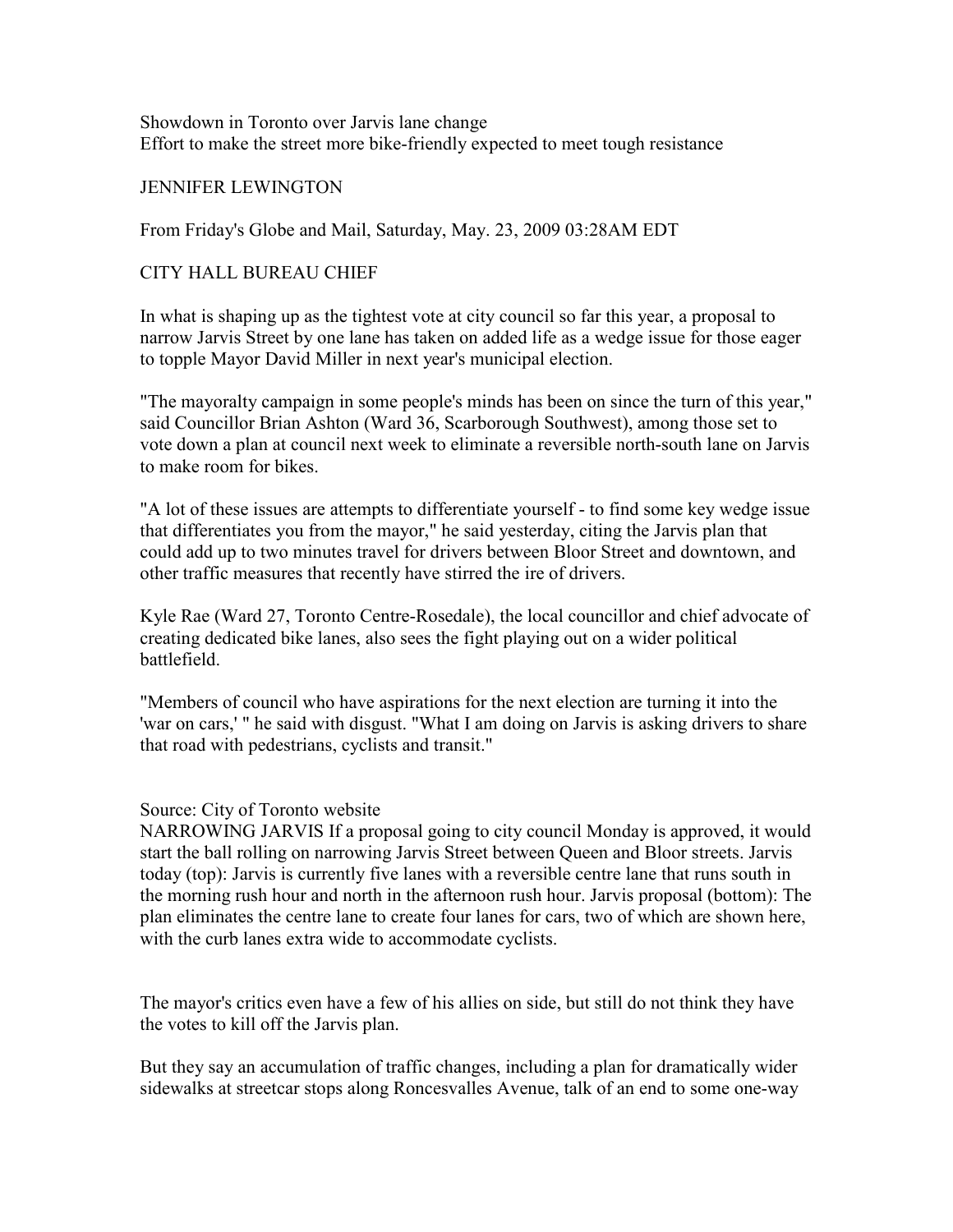streets downtown and the prospect of more restrictions on right turns at red lights, as raising a political red flag for car drivers.

"I suspect if councillors are listening to their constituents in Etobicoke, Scarborough and North York, they must be hearing the same message about the difficulty of getting around the city," said Councillor Case Ootes (Ward 29, Toronto-Danforth).

A spokesman for a recently formed "responsible government" coalition that includes council's right-wing minority, Mr. Ootes said the Jarvis plan should be put on hold. "There needs to be a full public debate on what this is doing to the city in terms of the traffic chaos and the difficulty in getting around," he said.

Even if approved, many hurdles remain before any change comes to a major traffic artery. The \$6.35-million project is not funded in the city's 10-year capital program. As well, critics could appeal to the province for a stepped-up environmental assessment, beyond the scope of one carried out for the city.

Meanwhile, car drivers and cyclists rev up for perhaps the tightest vote since last October when Mr. Miller and his allies, by a one-vote margin, held off calls for the province to declare the Toronto Transit Commission an "essential service."

Yesterday, members of the Moore Park Ratepayers Association and others opposed to losing a lane on Jarvis handed out leaflets along Mount Pleasant Road to rally support among drivers as they made their way downtown.

"We are talking to each member of council who will be looking at this," said Susan Prince, a member of the ratepayers group. "The push is on between now and next Monday morning," she said, a reference to the start of the two-day council meeting.

Just as concerned are cycling advocates livid over efforts by some to characterize the Jarvis project as anti-driver.

"Because of the whole war-on-the-car stuff, there is a bit of concern some of the councillors may backpedal a bit," said Yvonne Bambrick, a spokeswoman for the yearold Toronto Cyclists' Union.

With the council vote coming as the city marks the launch of Bike Month, she said a defeat of the proposal "would be quite an embarrassment to the city and a big step backwards for our city's thriving bike community."

At least one of the mayor's regular allies plans to vote against the lane reduction. "Jarvis works extremely well the way it is," said Councillor Gloria Lindsay Luby (Ward 4, Etobicoke Centre). "It's one of the best traffic management systems we have in the city."

Others who often vote with Mr. Miller are still undecided.